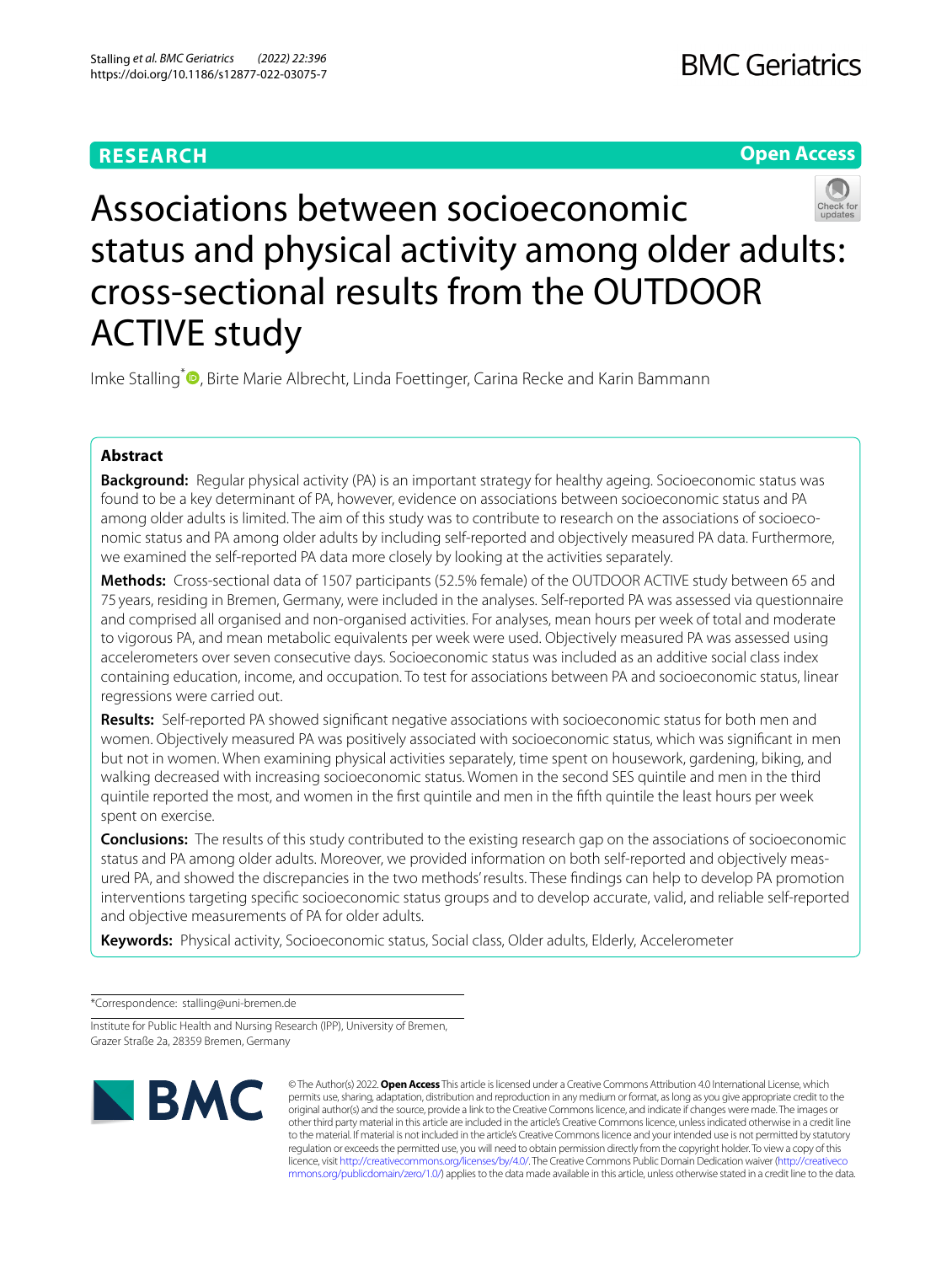## **Background**

The progressing demographic change and the associated increasing proportion of older adults present the society with new challenges regarding healthy ageing [\[1](#page-7-0)]. One important strategy is regular physical activity (PA) [[2\]](#page-7-1), which improves quality of life, and lowers the risk of numerous non-communicable diseases, disabilities and mortality [[3,](#page-7-2) [4\]](#page-7-3). Adults are recommended to engage in moderate PA of at least 150min per week, according to the World Health Organization (WHO) [[4\]](#page-7-3). However, the prevalence of people reaching this amount of PA decreases with age  $[5]$  $[5]$ , with 18.0% of the 60- to 69-yearolds and only 13.6% of the 70- to 79-year-olds in Germany  $[6]$  $[6]$ .

Several determinants of PA among older adults have been identifed in past research, such as age, gender, selfreported health, and environmental factors [[7,](#page-7-6) [8\]](#page-7-7). While this line of research also suggests socioeconomic status (SES) as a key factor of PA (9–11), the evidence on associations between SES and PA among older adults is limited [[9,](#page-7-8) [10](#page-7-9)]. Knowledge on the possible associations between SES and PA is, however, important, since participation and compliance in health promotion interventions are highly influenced by socioeconomic factors  $[11, 12]$  $[11, 12]$  $[11, 12]$  $[11, 12]$ . The existing evidence shows contradictory fndings, such as a systematic review by Koeneman et al. [\[13](#page-7-12)] found out. While several studies suggest that higher SES is associated with lower levels of physical inactivity as well as higher levels of leisure-time PA (LTPA), and overall PA among older adults [[9,](#page-7-8) [10](#page-7-9), [14](#page-7-13)], others found opposite results [\[13](#page-7-12), [15\]](#page-7-14). Several non-signifcant associations and negative associations between PA and education, income, and employment status were found in a systematic review [[13\]](#page-7-12). Similar results were reported by Moschny et al. [\[15](#page-7-14)], who found no associations between education and time spent on sporting activities for women and men, and negative associations for older men regarding time spent on domestic activities. One possible explanation for these contradictory fndings is the inconsistent assessment of PA and that most studies use self-administered questionnaires for measuring PA  $[8-10, 13-15]$  $[8-10, 13-15]$  $[8-10, 13-15]$  $[8-10, 13-15]$  $[8-10, 13-15]$ . Additionally, a unifed approach to measure SES is missing [\[16\]](#page-7-15), which leads to research often including single socioeconomic factors instead of SES [\[10,](#page-7-9) [17](#page-7-16)[–19](#page-7-17)].

Addressing this research gap, the aim of this study is to contribute to research on the associations of SES and PA among older adults, using an additive social class index comprising income, education, and occupation. We examine the self-reported PA data more closely by looking at the activities separately. Furthermore, we strengthen the evidence on PA by also using objectively measured accelerometer data to investigate if any diferences exist.

## **Methods**

## **Study design and sample**

This cross-sectional analysis stems from the OUTDOOR ACTIVE study, which is a subproject of AEQUIPA (Physical activity and health equity: primary prevention for healthy ageing), a prevention network in north-western Germany  $[20]$  $[20]$ . The main research goals of OUTDOOR ACTIVE focus on assessing PA in older adults and investigating barriers and drivers for being physically active. Furthermore, a community-based outdoor PA promotion program is being developed using participatory methods and is subsequently implemented  $[21]$  $[21]$ . The study consists of two parts: a pilot study (February 2015 to January 2018) and a cluster-randomized controlled trial (c-RCT; February 2018 to March 2022). In both parts, a baseline and follow-up survey were carried out. They comprised a short physical examination, followed by a ftness test [\[22](#page-7-20)], as well as seven-day accelerometry to objectively measure PA. Furthermore, participants were given a self-administered paper-pencil questionnaire including intrapersonal, interpersonal, and environmental determinants of PA [[21,](#page-7-19) [23](#page-7-21)].

Eligible for participation were all inhabitants of defned subdistricts of Bremen (pilot study: Arbergen, Hastedt, Hemelingen, Mahndorf, Sebaldsbrueck; c-RCT: Blumenthal, Burg-Grambke, Gete, Lehe, Lehesterdeich, Neustadt, Ohlenhof, Ostertor), who were between 65 and 75years old, and not institutionalised. Address data were provided by the registry office in Bremen. All potential participants were initially contacted by post and later by phone. In total, 11,079 individuals were eligible for study participation. Of these, 1113 people were excluded (acute health problems *n*=461; language barriers *n*=77; moving out of the study region  $n=450$ ; deceased  $n=125$ ). A further 3425 individuals were never reached and 4247 refused participation. One hundred ffty-one persons of the subdistrict Lehesterdeich were never contacted, since the survey period for that region ended and the sample size had already been exceeded at that point. Efectively, 2143 participated in at least one part of either the pilot study or the c-RCT, of which the 1507 participants, who partook in the accelerometer measurement, were included in the present study.

All participants provided written informed consent and both study parts were approved by the ethics committee of the University of Bremen.

#### **Measures**

## *Accelerometer‑assessed physical activity*

PA was measured objectively using the ActiGraph GT3x-BTw *(*ActiGraph LLC, Pensacola, FL, USA) accelerometers. These devices measure accelerations and decelerations of the body in three axes [[24\]](#page-8-0). Sampling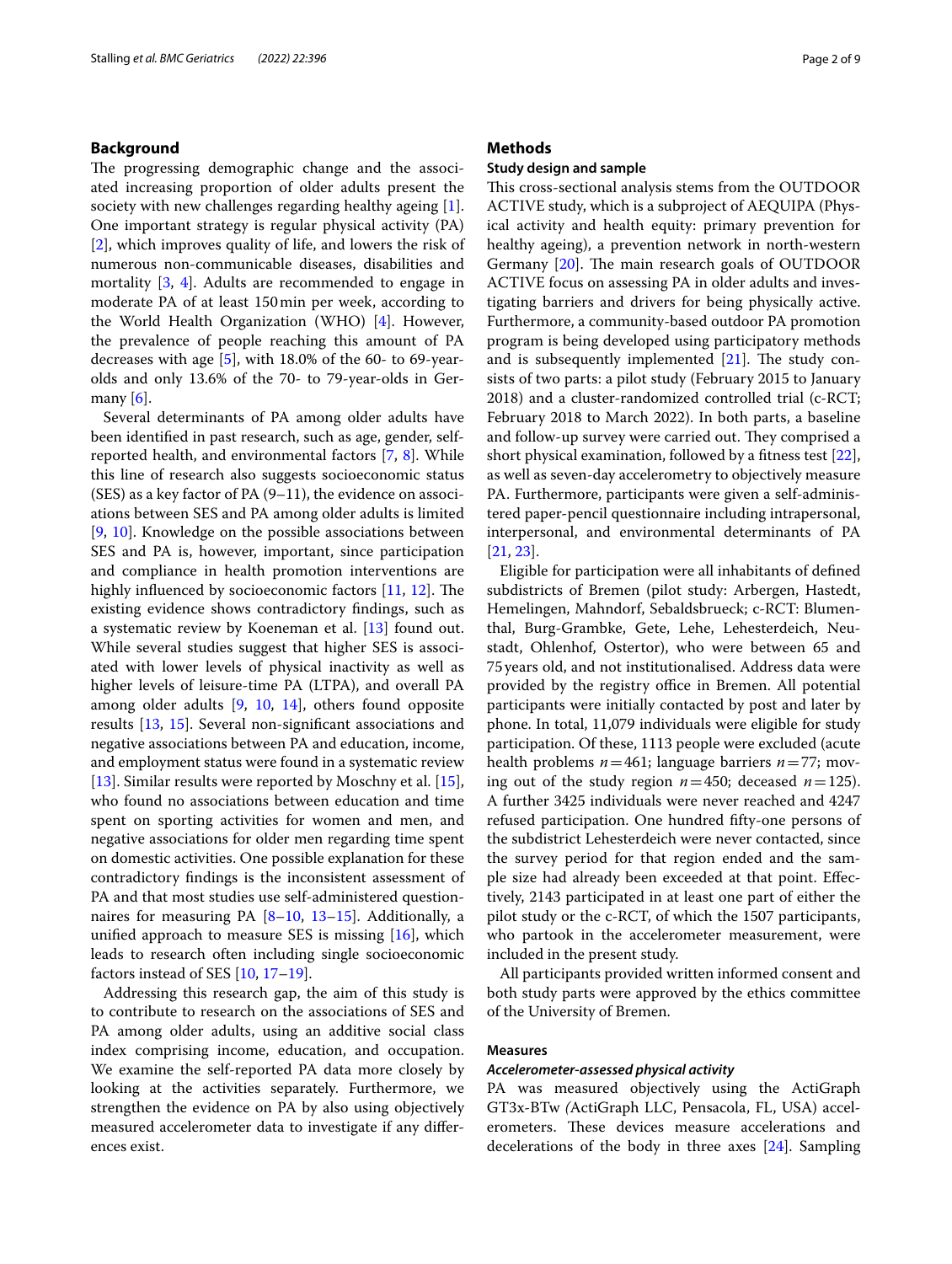frequency was set to 30Hz, count data were downloaded with ActiLife *(*Version 6.13.3 ActiGraph LLC, Pensacola, FL, USA), and prepared for statistical analyses. Participants were asked to wear them on their non-dominant wrist for 7 days consecutively, ideally for 24h straight. Counts, which are provided by the ActiLife software, are unitless calibrated and band-pass fltered accelerometer data [\[25](#page-8-1)]. Vector magnitudes were calculated from the count data of the three axes and integrated to 1 minute [[26\]](#page-8-2). Non-wear time was defned as 90 consecutive minutes with zero counts [\[27](#page-8-3)]. One day runs from 0:00h to 24:00h and from the maximum of 1440min per day, average daily counts per minute (CPM, calculated from the vector magnitudes) were included in the analyses. Average daily CPM reflect the total amount of PA. The use of this measure is validated against the doubly labelled water method [\[28](#page-8-4)].

#### *Self‑reported physical activity*

Self-reported PA was assessed using the baseline selfadministered questionnaire. Participants reported all currently performed organised (e.g., sports club, sports group, or gym) as well as non-organised activities, including household chores or gardening, and stated the hours per week for the individual activities (free-text).

PA levels for each activity were categorized using the metabolic equivalents (METs) according to the Compendium of physical activity by Ainsworth et al. [\[29](#page-8-5)], with moderate to vigorous PA (MVPA) being  $\geq$ 3 METs.

#### *Sociodemographic information*

Information on age, sex, and marital status, were assessed using the self-administered questionnaire. Self-reported health status was assessed using a question from the SF-36 [[30\]](#page-8-6).

Each participant was assigned a SES by calculating an additive social class index based on Helmert et al. [[31\]](#page-8-7), and Winkler and Stolzenberg [\[32](#page-8-8)] including education, income, and occupation. For education, selfreported data on school qualifcation and professional degree were assessed using adapted questions from the German health interview and examination survey for adults (DEGS) [[33\]](#page-8-9). Based on the answers school years and training years were calculated and summed up to educational years as educational status. Net household income was also assessed using an adapted question from DEGS [[33\]](#page-8-9), with categories ranging from "less than 500€" to "more than 4000€". For occupation, the participants were asked for their occupational history by stating each occupation they have ever carried out and the years. For the SES additive index, the occupation that was carried out the longest was classifed by the Standard International Occupational Prestige Scale based on Helmert et al. [\[31](#page-8-7)]. To calculate the additive index, the variables were scaled to percent, with possible values from 0 to 100%. Missing values were imputed in SPSS 22 (IBM Corp. Armonk, NY) by aggregating fve iterations of multiple imputation (method of chained equations imputation using linear regressions [\[34](#page-8-10)]) into their mean values. The three components education, income, and occupation were summed up (using equal weights) to the SES index and divided by three. The SES index was categorized into quintiles [\[23](#page-7-21)], with the frst quintile representing the lowest SES category and the ffth quintile the highest SES category. The number of missing values can be found in Additional fle [1.](#page-7-22)

## **Statistical analyses**

Descriptive analyses contain absolute and relative frequencies for marital status, SES, occupational status, and self-reported health status. Means and standard deviations were calculated for age, self-reported PA (hours per week of total PA, hours per week spent in MVPA, METs per week), total objective PA (CPM), as well as self-reported time spent on physical activities. The activities were categorized into housework, gardening, biking, walking, and exercise to refect the most important daily domains of PA.

To test for associations between PA and SES, linear regressions were carried out with self-reported PA variables and objectively measured PA as dependent variables. SES was included as a continuous variable. Analyses were adjusted for age and self-reported health and unstandardized coefficient B is being reported. Kruskal-Wallis-Tests were carried out to test for signifcant diferences between the SES quintiles; *p*-values are being reported. All analyses were done separately for women and men, and analyses regarding PA were additionally stratifed by SES.

All statistical analyses were conducted with SPSS 22.0 (IBM Corp. Armonk, NY).

## **Results**

The characteristics of the study population  $(n=1507)$ are displayed in Table [1](#page-3-0). 52.5% of the participants were female and the majority was married, with 56.3% of women and  $80.1\%$  of men. The majority  $(60.7\%)$  of women and men pertained to the second, third, or fourth SES quintile. 21.0% of women and 12.8% of men belong to the frst SES quintile, whereas 18.3% of women and 26.5% of men have a higher SES. 13.7% of women and 18.2% of men have a paid occupation. Most participants (women: 83.3%; men: 87.2%) reported their health status as at least good. The mean age of the study population was  $69.5 \pm 2.8$  years.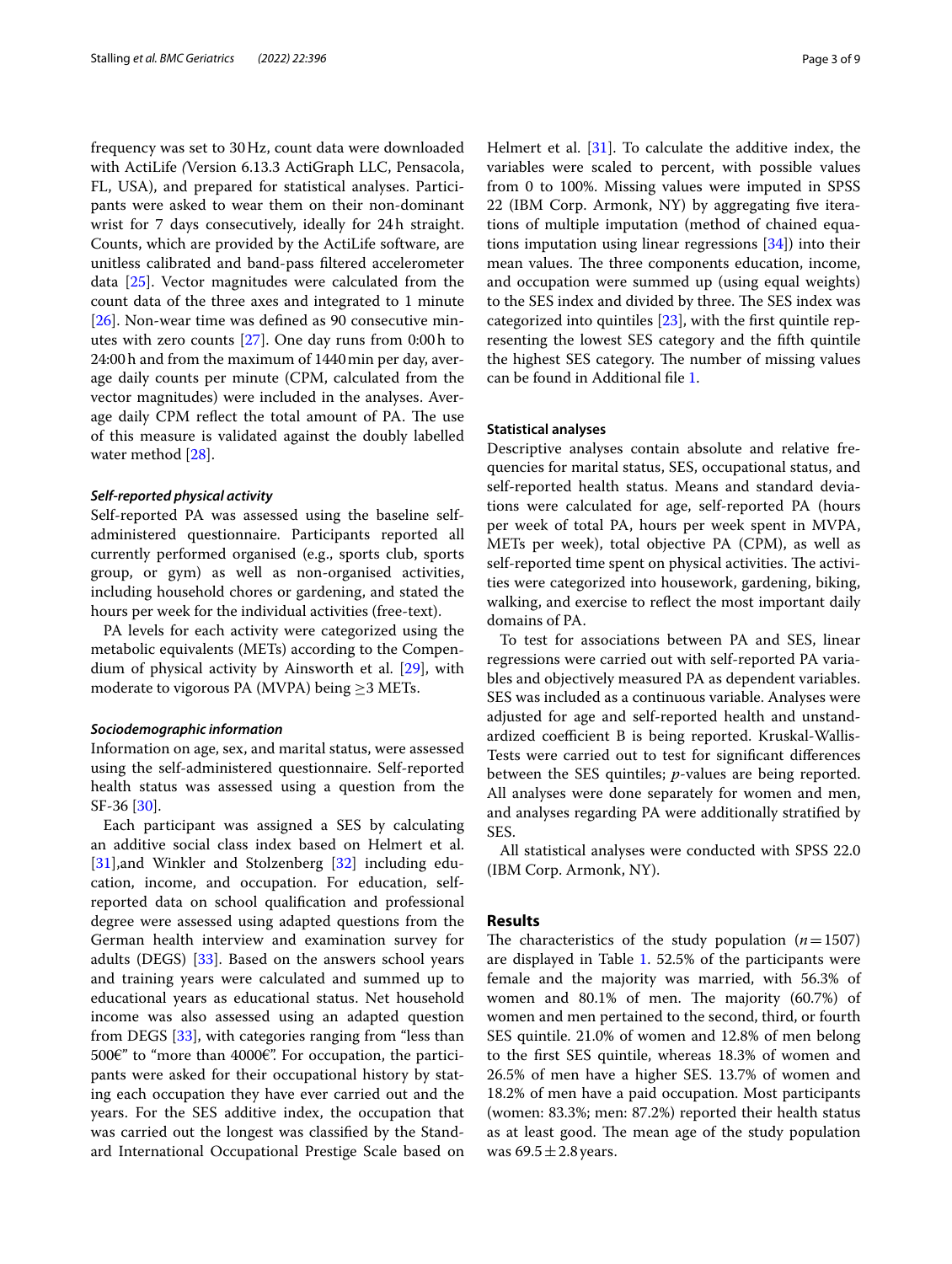#### <span id="page-3-0"></span>**Table 1** Characteristics of the study population

|                             | Women $(n=791)$ | Men $(n = 716)$ |
|-----------------------------|-----------------|-----------------|
|                             | Mean (SD)       | Mean (SD)       |
| Age (years)                 | 69.6(2.9)       | 69.5(2.8)       |
|                             | n(%)            | n (%)           |
| Marital status              |                 |                 |
| Married                     | 427 (56.3)      | 546 (80.1)      |
| Divorced                    | 142 (18.7)      | 69 (10.1)       |
| Widowed                     | 124(16.3)       | 26(3.6)         |
| Unwed/single                | 66 (8.7)        | 41(6.0)         |
| Self-reported health status |                 |                 |
| Less good or bad            | 127(16.7)       | 88 (12.8)       |
| Good                        | 443 (58.3)      | 392 (57.1)      |
| Very good or excellent      | 190 (25.0)      | 207 (30.1)      |
| Occupational status         |                 |                 |
| Paid occupation             | 108 (13.7)      | 130 (18.2)      |
| No occupation               | 683 (86.3)      | 586 (81.8)      |
| Socioeconomic status        |                 |                 |
| 1st SES quintile (lowest)   | 161 (21.0)      | 88 (12.8)       |
| 2nd SES quintile            | 173 (22.6)      | 107 (15.5)      |
| 3rd SES quintile            | 150 (19.6)      | 145 (21.0)      |
| 4th SES quintile            | 142 (18.5)      | 167(24.2)       |
| 5th SES quintile (highest)  | 140 (18.3)      | 183 (26.5)      |

*SD* Standard deviation

Table [2](#page-4-0) shows the mean self-reported and objectively assessed PA indicators stratifed by sex and SES. Regardless of sex, the self-reported mean hours per week of total PA and MVPA, as well as the mean METs per week decrease with increasing SES. In the lowest quintile, women stated the highest amount of PA  $(13.27 \pm 14.49$ h/ week) and MVPA  $(6.61 \pm 7.36)$ h/week), whereas women in the fifth SES quintile reported the lowest  $(4.76 \pm 6.73 \text{ h})$ week of PA and  $3.14 \pm 4.26$  h/week of MVPA). This can also be observed for METs/week, as women with a lower SES reported activities with the highest amount of METs  $(49.63 \pm 53.81$  METs/week) and women with a higher SES the lowest amount  $(20.88 \pm 28.12 \text{ METs})$ week). Similar results are seen among the men, with the most hours per week of PA and MVPA in the lowest quintile  $(13.73 \pm 15.82 \text{ h/week}$  and  $9.23 \pm 11.55 \text{ h/week}$ , respectively), and the lowest time in the highest quintile  $(5.44 \pm 7.23 \text{ h/week of PA}; 4.39 \pm 5.52 \text{ h/week of MVPA}).$ With regards to the PA levels of the self-reported activities, men in the frst SES quintile stated the highest amount of METs per week (56.71 $\pm$ 66.29) and in the fifth quintile the lowest  $(25.56 \pm 32.31 \text{ METs/week})$ . This observed pattern is not applying to objectively measured PA. The highest mean CPM among women, however, were seen among the third quintile  $(1885.91 \pm 636.76$  CPM) and the lowest among women in frst quintile  $(1801.83 \pm 472.15 \text{ CPM})$ . Men in the second SES quintile showed the lowest CPM  $(1449.01 \pm 433.45 \text{ CPM})$  and in the fifth quintile the highest  $(1624.98 \pm 435.61 \text{ CPM})$ .

Linear regressions showed signifcant negative associations between SES and all self-reported PA indicators for women and men. Signifcant positive associations were seen between objectively measured PA and SES for men (B: 2.73, 95% CL: 0.31, 5.14), but not for women (B: -0.72, 95% CL: −3.56, 2.12).

Kruskal-Wallis-Tests showed signifcant diferences between SES quintiles for all variables, except for objectively-measured PA in women.

Table [3](#page-5-0) presents the time per week spent on physical activities for women and men, stratifed by SES, to take a closer look at the composition of the self-reported PA variables. The results indicate that, regardless of sex, the time spent on housework, gardening, biking, and walking decreases with increasing SES. Solely exercise did not show a consistent pattern, with women in the second SES quintile and men in the third quintile reporting the most hours per week (women:  $3.57 \pm 4.16$  h/week, men:  $3.75 \pm 4.60$  h/week). The lowest amount of time for exercise was reported by women in the frst SES quintile  $(2.69 \pm 4.50 \text{ h/week})$  and men in the fifth SES quintile  $(3.04 \pm 3.86 \text{ h/week}).$ 

Kruskal-Wallis-Tests showed signifcant diferences between the SES quintiles, for women and men, for all physical activities  $(p<0.01)$  except exercise (p: 0.57 for women; p: 0.26 for men).

## **Discussion**

In the present study, associations between SES and PA among older adults were investigated, using self-reported and objective PA measurements. Moreover, we examined the time spent on self-reported physical activities separately. Results showed decreasing mean hours per week of self-reported total PA and MVPA as well as mean METs per week with increasing SES, and signifcant diferences between SES quintiles, regardless of sex. Objectively measured PA showed a diferent pattern with women in the frst SES quintile having the lowest and in the third quintile the highest CPM. Men in the second SES quintile showed the lowest and in the ffth SES quintile the highest CPM. Linear regressions showed signifcant positive associations between objectively measured PA and SES for men, but not for women. Self-reported hours per week spent on housework, gardening as well as biking and walking for transport decreased with increasing SES, in both women and men, and were signifcantly diferent between SES quintiles. Self-reported time on exercise, however, did not show a consistent pattern.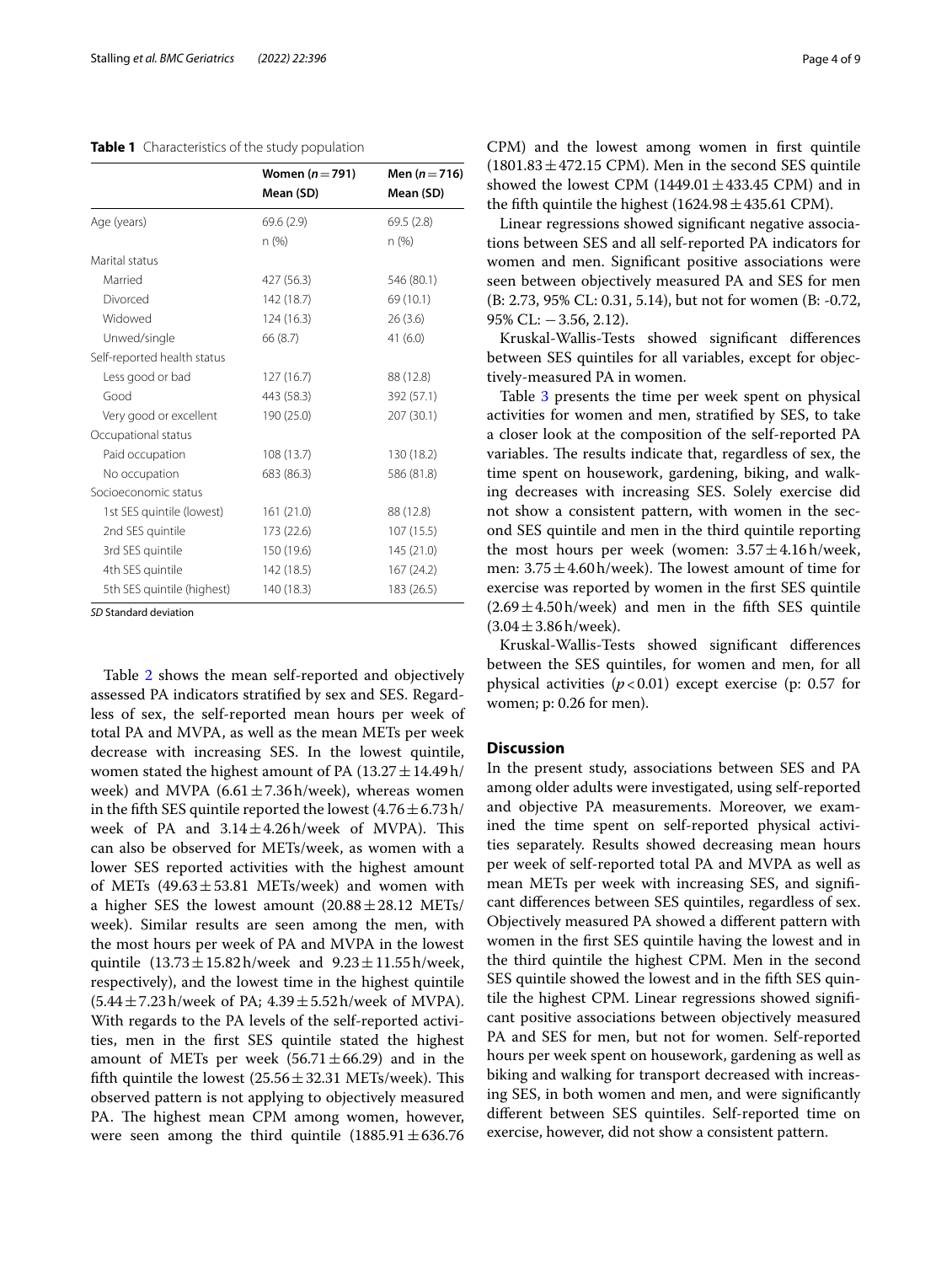<span id="page-4-0"></span>

|  |  | Table 2 Physical activity indicators by socioeconomic status stratified by sex: descriptive statistics and linear regression |  |  |  |
|--|--|------------------------------------------------------------------------------------------------------------------------------|--|--|--|
|  |  |                                                                                                                              |  |  |  |

|     |                          | 1st SES quintile<br>$(n=164)$   | 2nd SES guin-<br>tile $(n=176)$     | 3rd SES quin-<br>tile $(n=150)$     | 4th SES guin-<br>tile $(n=142)$     | 5th SES quin-<br>tile $(n = 141)$   | Linear regressionB for SES per-<br>cent(95% CL) |                                   | Kruskal-Wallis-<br>Test |
|-----|--------------------------|---------------------------------|-------------------------------------|-------------------------------------|-------------------------------------|-------------------------------------|-------------------------------------------------|-----------------------------------|-------------------------|
|     |                          | Mean (SD)                       |                                     |                                     |                                     |                                     | adj. For age                                    | adj. For age and<br>health status | $p$ -value              |
|     | Women                    |                                 |                                     |                                     |                                     |                                     |                                                 |                                   |                         |
|     | Ouestionnaire            |                                 |                                     |                                     |                                     |                                     |                                                 |                                   |                         |
|     |                          | PA, hrs/week 13.27 (14.49)      | 12.17 (13.83)                       | 9.82(12.19)                         | 7.99 (12.23)                        | 4.76(6.73)                          | $-0.22(-0.29,$<br>$-0.15$                       | $-0,22(-0.29,$<br>$-0.17$         | < 0.01                  |
|     | MVPA,<br>hrs/week        | 6.61(7.36)                      | 6.14(7.33)                          | 5.55(6.53)                          | 4.87(7.24)                          | 3.14(4.26)                          | $-0.09(-0.12,$<br>$-0.05$                       | $-0.09(-0.13,$<br>$-0.05$         | < 0.01                  |
|     |                          | METs/week 49.63 (53.81)         | 47.22 (53.26)                       | 39.21 (46.91)                       | 31.92 (47.05)                       | 20.88 (28.12)                       | $-0.76(-1.02.$<br>$-0.50$                       | $-0.76(-1.04.$<br>$-0.49$         | < 0.01                  |
|     | Accelerometer            |                                 |                                     |                                     |                                     |                                     |                                                 |                                   |                         |
|     | <b>Total PA</b><br>(CPM) | 1801.83 (472.15)                | 1845.52<br>(459.66)                 | 1885.91<br>(636.76)                 | 1814.07<br>(458.57)                 | 1823.30<br>(457.93)                 | $0.39(-2.38,$<br>3.17)                          | $-0.72(-3.56,$<br>2.12)           | 0.89                    |
|     |                          | 1st SES<br>quintile( $n = 88$ ) | 2nd SES quin-<br>tile ( $n = 107$ ) | 3rd SES quin-<br>tile ( $n = 145$ ) | 4th SES quin-<br>tile ( $n = 167$ ) | 5th SES quin-<br>tile ( $n = 183$ ) | Linear regressionB for SES per-<br>cent(95% CL) |                                   | Kruskal-Wallis-<br>Test |
|     |                          | Mean (SD)                       |                                     |                                     |                                     |                                     | adj. For age                                    | adj. For age and<br>health status | $p$ -value              |
| Men |                          |                                 |                                     |                                     |                                     |                                     |                                                 |                                   |                         |
|     | Questionnaire            |                                 |                                     |                                     |                                     |                                     |                                                 |                                   |                         |
|     |                          | PA, hrs/week 13.73 (15.82)      | 11.90 (12.46)                       | 10.46 (10.75)                       | 7.25(9.54)                          | 5.44(7.23)                          | $-0.23(-0.29,$<br>$-0.17$                       | $-0.23(-0.29,$<br>$-0.17$         | < 0.01                  |
|     | MVPA.<br>hrs/week        | 9.23(11.55)                     | 8.42(8.33)                          | 7.90 (7.95)                         | 5.50(7.32)                          | 4.39(5.52)                          | $-0.15(-0.19,$<br>$-0.10$                       | $-0.15(-0.19,$<br>$-0.10$         | < 0.01                  |
|     |                          | METs/week 56.71 (66.29)         | 49.23 (49.66)                       | 46.36 (47.89)                       | 31.77 (40.99)                       | 25.56 (32.31)                       | $-0.88(-1.14,$<br>$-0.62$                       | $-0.90(-1.16,$<br>$-0.63$         | < 0.01                  |
|     | Accelerometer            |                                 |                                     |                                     |                                     |                                     |                                                 |                                   |                         |
|     | <b>Total PA</b><br>(CPM) | 1497.38 (423.85)                | 1449.01<br>(433.45)                 | 1537.84<br>(412.83)                 | 1459.62<br>(397.57)                 | 1624.98<br>(435.61)                 | 3.54(1.16,<br>5.92)                             | 2.73(0.31,<br>5.14)               | < 0.01                  |

*SD* Standard deviation, *PA* Physical activity, *MVPA* Moderate to vigorous physical activity, Metabolic equivalents, *CPM* Counts per minute, *CL* Confdence limits Statistically signifcant results (*p*<.05) in bold,,

Our results indicate that self-reported time in PA and MVPA as well as mean METs are signifcantly negatively associated with SES. Existing research regarding this association is contradictory. Most studies investigating the associations of PA and SES among older adults could either fnd no signifcant associations between socioeconomic factors and self-reported PA [[13,](#page-7-12) [15](#page-7-14)], or they reported positive associations between education and household income with moderate and high PA, respectively [[17](#page-7-16), [35](#page-8-11)]. An Iranian study by Kazemi Karyani et al. [[36\]](#page-8-12) found similar results to ours, with the mean METs of self-reported activities decreasing with increasing SES. Multiple studies [\[37](#page-8-13)–[39\]](#page-8-14) reported higher levels of total PA and of walking for transport in participants with low SES, mainly through high occupational PA. Our results also showed participants in lower SES quintiles spending more time on walking and biking for transport than those in higher SES quintiles. In contrast to our study, the aforementioned studies did not solely focus on older adults, leading to higher rates of participants having an occupation. In our sample only 13.7% of women and

18.2% of men stated to have a paid occupation and a sensitivity analysis showed no diferences in results (data not shown). Therefore, occupational PA is not an explanation as to why participants with lower SES showed higher levels of self-reported PA, MVPA, and METs as well as more time in active transport. A possible reason for a higher time in active transport among lower SES participants could be that lower SES groups are less likely to be able to aford a car and are more dependent on active transport modes.

In our study, participants with a lower SES spent more time doing housework and gardening than those with a higher SES. This is in line with previous research. Domestic activities are less frequently performed by older adults with a higher education [\[15](#page-7-14)] or higher occupational status [[40\]](#page-8-15). A reason could be that a higher education often leads to higher income, resulting in being more likely to pay for help doing household chores or gardening. Regardless of SES, women tend to spend more time doing housework and men spend more time on gardening, as our previous research has shown [\[23](#page-7-21)].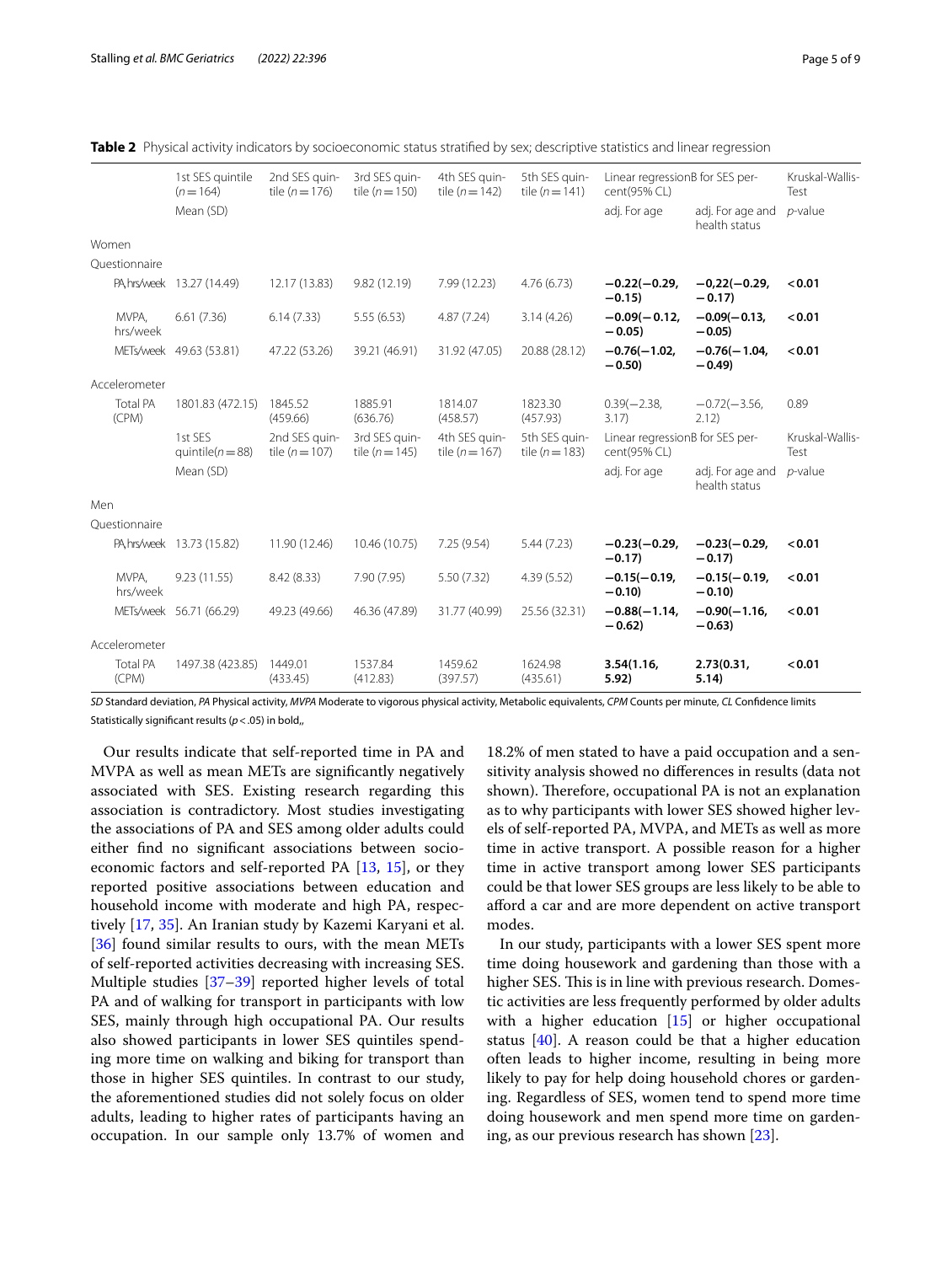|                        | Women                                  |                                  |                                  |                                  |                                  |                         | Men                            |                                  |                                    |                                  |                                  |                         |
|------------------------|----------------------------------------|----------------------------------|----------------------------------|----------------------------------|----------------------------------|-------------------------|--------------------------------|----------------------------------|------------------------------------|----------------------------------|----------------------------------|-------------------------|
|                        | $(n=161)$<br>quintile<br><b>IstSES</b> | quintile<br>$(n=173)$<br>2nd SES | quintile<br>$(n=150)$<br>3rd SES | quintile<br>$(n=142)$<br>4th SES | quintile<br>$(n=140)$<br>5th SES | Kruskal-<br>Wallis-Test | quintile<br>$(n=88)$<br>IstSES | 2nd SES<br>quintile<br>$(n=107)$ | 3rd SES<br>quintile<br>$(n = 145)$ | quintile<br>$(n=167)$<br>4th SES | quintile<br>$(n=183)$<br>5th SES | Wallis-Test<br>Kruskal- |
|                        | Mean (SD)                              |                                  |                                  |                                  |                                  | p-value                 | Mean (SD)                      |                                  |                                    |                                  |                                  | p-value                 |
| Housework,<br>hrs/week | 5.45 (7.82)                            | 4.83 (8.61)                      | 3.62 (6.38)                      | 2.19 (5.31)                      | 0.94(2.89)                       | 0.01                    | 2.97 (4.31)                    | 2.53 (4.18)                      | 1.92(3.67)                         | 1.16 (2.56)                      | 0.84(2.33)                       | 0.01                    |
| Gardening,<br>hrs/week | 1.80(3.71)                             | 1.15(2.81)                       | 1.07(2.76)                       | 0.99 (3.15)                      | 0.27(1.17)                       | 0.01                    | 3.47 (7.30)                    | 2.35 (3.93)                      | 1.98(3.75)                         | 0.93 (2.88)                      | 0.50 (1.71)                      | 0.01                    |
| Biking, hrs/<br>week   | 1.64(3.08)                             | 1.44(3.11)                       | 1.20 (2.56)                      | 0.75(2.50)                       | 0.34(1.34)                       | 0.07                    | 2.25 (3.85)                    | 1.96 (3.43)                      | 1.65 (2.76)                        | 1.08(2.45)                       | 0.73 (2.30)                      | 0.01                    |
| week                   | Walking, hrs/ 1.69 (2.71)              | 1.19(2.47)                       | 1.04(2.10)                       | 0.50 (1.52)                      | 0.21(0.81)                       | 0.01                    | 1.92 (3.65)                    | 1.55 (3.73)                      | 1.17(2.06)                         | 0.74(2.06)                       | 0.34(1.15)                       | 0.01                    |
| week                   | Exercise, hrs/ 2.69 (4.50)             | 3.57 (4.16)                      | 2.89 (3.56)                      | 3.56 (5.56)                      | 3.00 (3.05)                      | 0.57                    | 3.13 (5.19)                    | 3.51 (5.29)                      | 3.75(4.60)                         | 3.34 (4.82)                      | 3.04 (3.86)                      | 0.26                    |

<span id="page-5-0"></span>

|   | $\frac{1}{2}$                                                                                                                                                                                                                  |
|---|--------------------------------------------------------------------------------------------------------------------------------------------------------------------------------------------------------------------------------|
|   |                                                                                                                                                                                                                                |
|   |                                                                                                                                                                                                                                |
|   |                                                                                                                                                                                                                                |
|   |                                                                                                                                                                                                                                |
|   |                                                                                                                                                                                                                                |
|   |                                                                                                                                                                                                                                |
|   |                                                                                                                                                                                                                                |
|   |                                                                                                                                                                                                                                |
|   |                                                                                                                                                                                                                                |
|   |                                                                                                                                                                                                                                |
|   |                                                                                                                                                                                                                                |
|   | らりりり                                                                                                                                                                                                                           |
|   |                                                                                                                                                                                                                                |
|   |                                                                                                                                                                                                                                |
|   |                                                                                                                                                                                                                                |
|   | $\frac{1}{2}$                                                                                                                                                                                                                  |
|   |                                                                                                                                                                                                                                |
|   |                                                                                                                                                                                                                                |
|   |                                                                                                                                                                                                                                |
|   |                                                                                                                                                                                                                                |
|   |                                                                                                                                                                                                                                |
|   |                                                                                                                                                                                                                                |
|   |                                                                                                                                                                                                                                |
|   |                                                                                                                                                                                                                                |
|   |                                                                                                                                                                                                                                |
|   |                                                                                                                                                                                                                                |
|   |                                                                                                                                                                                                                                |
|   |                                                                                                                                                                                                                                |
|   |                                                                                                                                                                                                                                |
|   |                                                                                                                                                                                                                                |
|   |                                                                                                                                                                                                                                |
|   | ı                                                                                                                                                                                                                              |
|   |                                                                                                                                                                                                                                |
|   |                                                                                                                                                                                                                                |
|   |                                                                                                                                                                                                                                |
|   |                                                                                                                                                                                                                                |
|   | )<br>)<br>:                                                                                                                                                                                                                    |
|   |                                                                                                                                                                                                                                |
|   |                                                                                                                                                                                                                                |
|   |                                                                                                                                                                                                                                |
|   |                                                                                                                                                                                                                                |
|   |                                                                                                                                                                                                                                |
|   |                                                                                                                                                                                                                                |
|   | j                                                                                                                                                                                                                              |
|   |                                                                                                                                                                                                                                |
|   |                                                                                                                                                                                                                                |
|   |                                                                                                                                                                                                                                |
|   | $\frac{1}{2}$                                                                                                                                                                                                                  |
|   |                                                                                                                                                                                                                                |
|   |                                                                                                                                                                                                                                |
|   |                                                                                                                                                                                                                                |
|   |                                                                                                                                                                                                                                |
|   |                                                                                                                                                                                                                                |
|   |                                                                                                                                                                                                                                |
|   |                                                                                                                                                                                                                                |
|   |                                                                                                                                                                                                                                |
|   |                                                                                                                                                                                                                                |
|   |                                                                                                                                                                                                                                |
|   | I                                                                                                                                                                                                                              |
|   |                                                                                                                                                                                                                                |
|   | ۱                                                                                                                                                                                                                              |
|   |                                                                                                                                                                                                                                |
|   |                                                                                                                                                                                                                                |
|   |                                                                                                                                                                                                                                |
| İ | CONFIDENTIAL TERRITORY CONFIDENTIAL CONFIDENTIAL TRANSITION TO A PARTICLE AND A CONFIDENTIAL CONFIDENTIAL CONFIDENTIAL CONFIDENTIAL CONFIDENTIAL CONFIDENTIAL CONFIDENTIAL CONFIDENTIAL CONFIDENTIAL CONFIDENTIAL CONFIDENTIAL |
|   |                                                                                                                                                                                                                                |
|   | _<br>ო<br>ï<br>d                                                                                                                                                                                                               |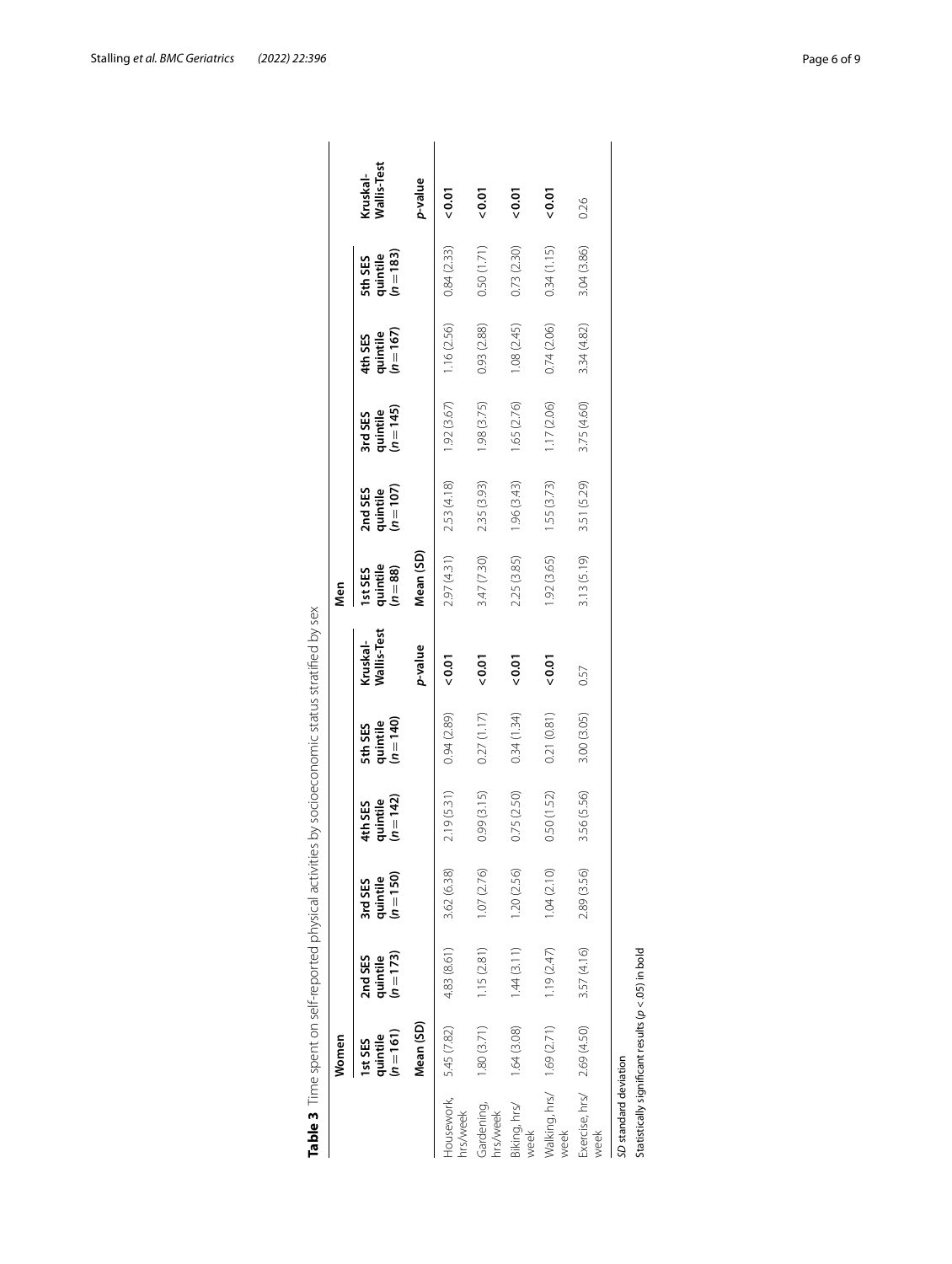Time spent on exercise did not show a consistent pattern regarding SES. This is in contrast to previous studies, which reported higher aerobic PA in participants with middle and high SES [[14\]](#page-7-13). Higher SES groups are also more involved in moderate exercise compared to lower SES groups, which were more associated with habitual PA  $[41]$  $[41]$  $[41]$ . These findings could be explained with research showing participants with lower SES to report generally more barriers for being physically active than those with higher SES [\[42](#page-8-17), [43\]](#page-8-18). Since our results do not replicate these fndings, further research is needed to investigate the underlying reasons.

Objectively measured PA was positively associated with SES, which was signifcant in men, but not in women. A recent German study found similar results, with education being positively associated with moderate PA in older women and men, and with overall PA in men [[17\]](#page-7-16). Gubelmann et al.  $[35]$  $[35]$  $[35]$ , however, found contradictory results that less educated participants were more likely to be regularly active and highly educated participants concentrated their PA on weekends. Since they also included middle-aged adults and discovered a positive association between employment and high PA levels, occupational PA could be a reason for these difering results. Furthermore, they showed that higher income was associated with higher overall PA. Contrasting to our results, one study found lower SES groups spending more time in accelerometer assessed MVPA than higher SES groups  $[44]$  $[44]$ . The authors explained this mainly with high levels of active transport in their sample. The differing results could stem from diferences in PA measurement and data analyses. In our study, accelerometers were worn on the non-dominant wrist, since it seems to have a higher compliance [[45](#page-8-20), [46](#page-8-21)] and can measure upper body movements better [\[5](#page-7-4)]. Gubelmann et al. [\[35](#page-8-11)] and Ramires et al. [[44](#page-8-19)] also used wrist-placements for their studies. Kleinke et al. [[17\]](#page-7-16), however, placed the accelerometer on the hip.

Notably, our results showed discrepancies between self-reported and objectively measured PA. One possible explanation could be misreporting of PA in questionnaires. Research showed underreporting of MVPA among men and educated participants [\[47\]](#page-8-22). Dyrstad et al. [[48](#page-8-23)] found sex diferences in reporting MVPA with men stating higher values than women, and diferences in education with lower educated participants reporting more time spent on daily PA. Misreporting could be a result of social desirability [\[48,](#page-8-23) [49](#page-8-24)], inadequate questionnaires [\[50,](#page-8-25) [51](#page-8-26)], recall bias, or decreasing cognitive function in older adults [[52](#page-8-27)]. Generally, objective PA measurements, such as accelerometers, are more valid than self-reported PA [\[53\]](#page-8-28). Since both methods assess diferent aspects of PA and it is not entirely clear yet to which degree they difer in measuring PA [[54](#page-8-29)], objective and self-reported PA should be seen as complementary information rather than using them interchangeably  $[55]$  $[55]$ . These results indicating that participants with a lower SES tend to misreport PA, are an important fnding for health research and the development of PA promotion interventions regarding their focal point.

The study has some limitations that need to be addressed. Due to the cross-sectional design, conclusions regarding causation cannot be made. Longitudinal analyses need to be conducted to examine the precise associations of SES and PA among older adults. Furthermore, the questionnaire used in the OUTDOOR ACTIVE study was not a validated PA questionnaire, but rather based on existing questionnaires. This could lead to inaccurate assessments of PA. However, to date there is no unifed approach on how PA among older adults should be measured, regardless of self-reported or objective measurements. These methodical differences complicate the comparisons between studies.

One strength of this study is the use of a SES index instead of using single socioeconomic dimensions. Research has shown that using only individual aspects of SES resulted in less consistent evidence regarding associations with PA compared to using an SES index [[10](#page-7-9)]. Moreover, we included both self-reported and accelerometer assessed data on PA for older adults and investigated selfreported activities separately, which is scarce in existing studies, and helps to strengthen the evidence on this topic.

## **Conclusion**

The study found SES differences in self-reported weekly total PA and MVPA as well as mean METs per week, with participants in lower SES groups being more active. Objectively measured PA showed a diferent pattern with positive associations between objectively measured PA and SES, which was signifcant for men, but not for women. Self-reported hours per week spent on housework, gardening as well as biking and walking for transport decreased with increasing SES, in both women and men. Self-reported time on exercise, however, did not show a consistent pattern. The evidence for several determinants of PA among older adults is still insuffcient. However, only few studies used objective PA measurements to assess the associations between PA and SES among older adults, which is why our results are an important contribution to strengthen the evidence on this topic. Unifed approaches on measuring PA and SES of older adults, and longitudinal research are needed to understand the specifc associations between the two complex constructs. This would, on the one hand, help to develop PA promotion interventions targeting specifc SES groups, and on the other hand, help to develop accurate, valid, and reliable self-reported and objective measurements of PA for older adults.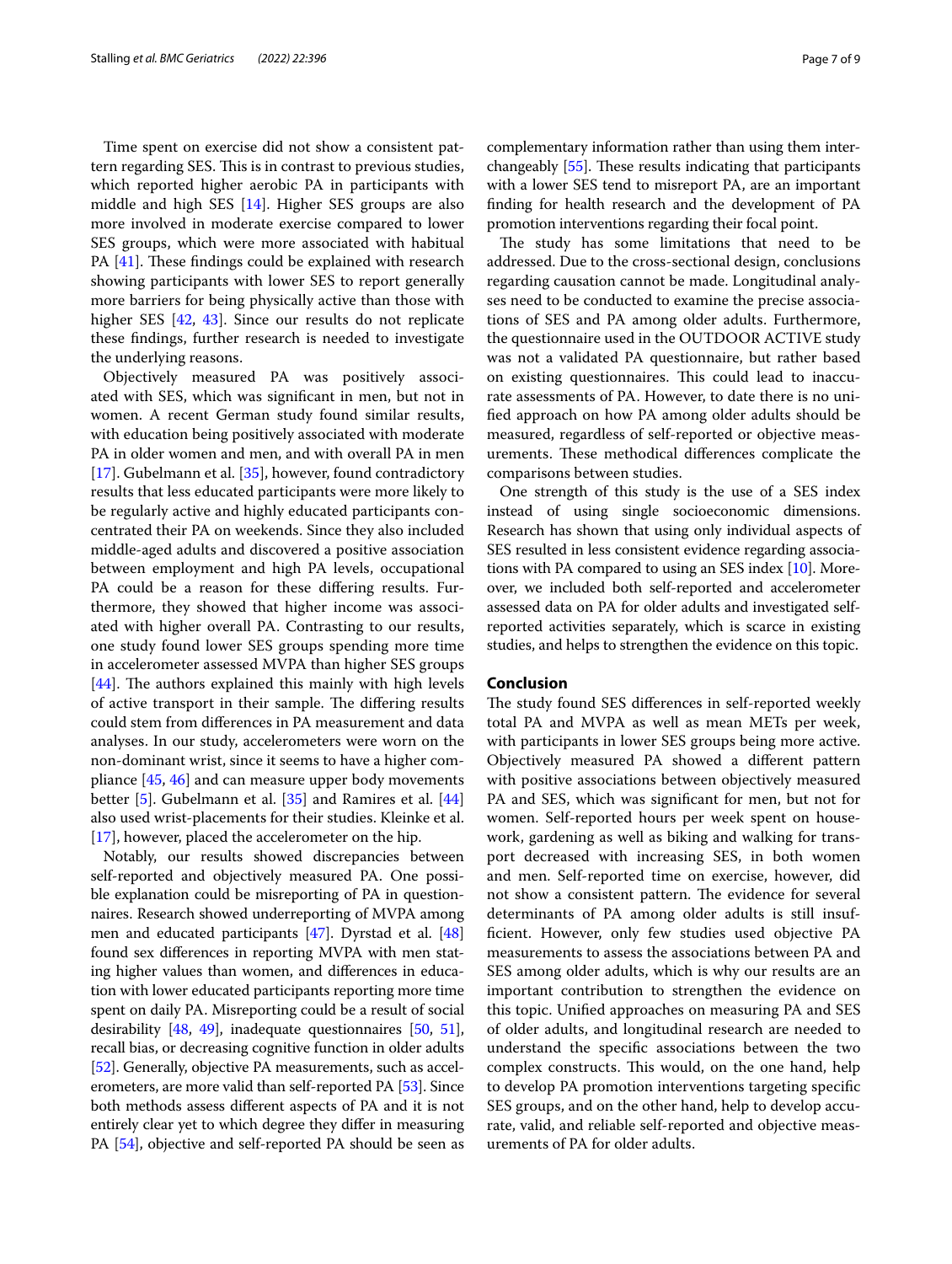#### **Abbreviations**

CPM: Counts per minute; METs: Metabolic equivalents; MVPA: Moderate to vigorous physical activity; PA: Physical activity; SES: Socioeconomic status.

## **Supplementary Information**

The online version contains supplementary material available at [https://doi.](https://doi.org/10.1186/s12877-022-03075-7) [org/10.1186/s12877-022-03075-7](https://doi.org/10.1186/s12877-022-03075-7).

<span id="page-7-22"></span>**Additional fle 1.** Missing data of used variables. We have listed the number of missing data for each variable used in this study.

#### **Acknowledgements**

The authors would like to thank all participants of the OUTDOOR ACTIVE study.

#### **Authors' contributions**

IS performed statistical analyses and drafted the manuscript. KB contributed to the conception and design of the study as well as statistical analyses. KB critically revised and reviewed the manuscript. All authors read and approved the fnal manuscript.

#### **Funding**

Open Access funding enabled and organized by Projekt DEAL. The OUTDOOR ACTIVE study is funded by the German Federal Ministry of Education and Research (BMBF; grant numbers 01EL1422B and 01EL1822B). The funder had no role in the design of the study, data collection, or analysis, interpretation of data and in writing the manuscript. Open Access funding enabled and organized by the DEAL agreement.

#### **Availability of data and materials**

The datasets used and/or analysed during the current study are available from the corresponding author on reasonable request.

## **Declarations**

## **Ethics approval and consent to participate**

The OUTDOOR ACTIVE study was approved by the ethics committee of the University of Bremen. We confrm that all methods were performed in accordance with relevant guidelines and regulations under ethical approval. All participants provided written informed consent.

#### **Consent for publication**

Not applicable.

#### **Competing interests**

The authors declare that they have no competing interests.

Received: 10 September 2021 Accepted: 11 April 2022 Published online: 06 May 2022

#### **References**

- <span id="page-7-0"></span>1. World Health Organization. World report on ageing and health. Geneva: World Health Organization; 2015.
- <span id="page-7-1"></span>2. Peel NM, McClure RJ, Bartlett HP. Behavioral determinants of healthy aging. Am J Prev Med. 2005;28:298–304. [https://doi.org/10.1016/j.ame](https://doi.org/10.1016/j.amepre.2004.12.002)[pre.2004.12.002](https://doi.org/10.1016/j.amepre.2004.12.002).
- <span id="page-7-2"></span>3. Lear SA, Hu W, Rangarajan S, Gasevic D, Leong D, Iqbal R, et al. The efect of physical activity on mortality and cardiovascular disease in 130 000 people from 17 high-income, middle-income, and low-income countries: the PURE study. Lancet. 2017;390:2643–54. [https://doi.org/10.1016/](https://doi.org/10.1016/s0140-6736(17)31634-3) [s0140-6736\(17\)31634-3](https://doi.org/10.1016/s0140-6736(17)31634-3).
- <span id="page-7-3"></span>4. World Health Organization. WHO guidelines on physical activity and sedentary behaviour. Geneva: World Health Organization; 2020.
- <span id="page-7-4"></span>5. Sun F, Norman IJ, While AE. Physical activity in older people: a systematic review. BMC Public Health. 2013;13:449. [https://doi.org/10.1186/](https://doi.org/10.1186/1471-2458-13-449) [1471-2458-13-449.](https://doi.org/10.1186/1471-2458-13-449)
- <span id="page-7-5"></span>6. Krug S, Jordan S, Mensink G, Müters S, Finger J, Lampert T. Physical activity: results of the German health interview and examination survey for adults (DEGS1). Bundesgesundheitsbl. 2013;56:765–71.
- <span id="page-7-6"></span>7. Bauman AE, Reis RS, Sallis JF, Wells JC, Loos RJF, Martin BW. Correlates of physical activity: why are some people physically active and others not? Lancet. 2012;380:258–71. [https://doi.org/10.1016/S0140-6736\(12\)](https://doi.org/10.1016/S0140-6736(12)60735-1) [60735-1.](https://doi.org/10.1016/S0140-6736(12)60735-1)
- <span id="page-7-7"></span>8. Trost SG, Owen N, Bauman AE, Sallis JF, Brown W. Correlates of adults' participation in physical activity: review and update. Med Sci Sports Exerc. 2002;34:1996–2001.
- <span id="page-7-8"></span>9. Stalsberg R, Pedersen AV. Are diferences in physical activity across socioeconomic groups associated with choice of physical activity variables to report? Int J Environ Res Public Health. 2018. [https://doi.org/](https://doi.org/10.3390/ijerph15050922) [10.3390/ijerph15050922](https://doi.org/10.3390/ijerph15050922).
- <span id="page-7-9"></span>10. O'Donoghue G, Kennedy A, Puggina A, Aleksovska K, Buck C, Burns C, et al. Socio-economic determinants of physical activity across the life course: a "DEterminants of DIet and physical ACtivity" (DEDIPAC) umbrella literature review. PLoS One. 2018;13:e0190737. [https://doi.](https://doi.org/10.1371/journal.pone.0190737) [org/10.1371/journal.pone.0190737.](https://doi.org/10.1371/journal.pone.0190737)
- <span id="page-7-10"></span>11. Chinn DJ, White M, Howel D, Harland JOE, Drinkwater CK. Factors associated with non-participation in a physical activity promotion trial. Public Health. 2006;120:309–19. [https://doi.org/10.1016/j.puhe.2005.](https://doi.org/10.1016/j.puhe.2005.11.003) [11.003.](https://doi.org/10.1016/j.puhe.2005.11.003)
- <span id="page-7-11"></span>12. Lakerveld J, Ijzelenberg W, van Tulder MW, Hellemans IM, Rauwerda JA, van Rossum AC, et al. Motives for (not) participating in a lifestyle intervention trial. BMC Med Res Methodol. 2008;8:17. [https://doi.org/](https://doi.org/10.1186/1471-2288-8-17) [10.1186/1471-2288-8-17.](https://doi.org/10.1186/1471-2288-8-17)
- <span id="page-7-12"></span>13. Koeneman MA, Verheijden MW, Chinapaw MJM, Hopman-Rock M. Determinants of physical activity and exercise in healthy older adults: a systematic review. Int J Behav Nutr Phys Act. 2011;8:142. [https://doi.](https://doi.org/10.1186/1479-5868-8-142) [org/10.1186/1479-5868-8-142.](https://doi.org/10.1186/1479-5868-8-142)
- <span id="page-7-13"></span>14. Manz K, Mensink GBM, Jordan S, Schienkiewitz A, Krug S, Finger JD. Predictors of physical activity among older adults in Germany: a nationwide cohort study. BMJ Open. 2018;8:e021940. [https://doi.org/](https://doi.org/10.1136/bmjopen-2018-021940) [10.1136/bmjopen-2018-021940](https://doi.org/10.1136/bmjopen-2018-021940).
- <span id="page-7-14"></span>15. Moschny A, Platen P, Klaassen-Mielke R, Trampisch U, Hinrichs T. Physical activity patterns in older men and women in Germany: a cross-sectional study. BMC Public Health. 2011;11:559. [https://doi.org/](https://doi.org/10.1186/1471-2458-11-559) [10.1186/1471-2458-11-559](https://doi.org/10.1186/1471-2458-11-559).
- <span id="page-7-15"></span>16. Braveman PA, Cubbin C, Egerter S, Chideya S, Marchi KS, Metzler M, et al. Socioeconomic status in health research: one size does not ft all. JAMA. 2005;294:2879–88. [https://doi.org/10.1001/jama.294.22.2879.](https://doi.org/10.1001/jama.294.22.2879)
- <span id="page-7-16"></span>17. Kleinke F, Penndorf P, Ulbricht S, Dörr M, Hofmann W, van den Berg N. Levels of and determinants for physical activity and physical inactivity in a group of healthy elderly people in Germany: baseline results of the MOVING-study. PLoS One. 2020;15:e0237495. [https://doi.org/10.1371/](https://doi.org/10.1371/journal.pone.0237495) [journal.pone.0237495.](https://doi.org/10.1371/journal.pone.0237495)
- 18. Azagba S, Sharaf MF. Physical inactivity among older Canadian adults. J Phys Act Health. 2014;11:99–108. [https://doi.org/10.1123/jpah.](https://doi.org/10.1123/jpah.2011-0305) [2011-0305](https://doi.org/10.1123/jpah.2011-0305).
- <span id="page-7-17"></span>19. Lee Y-S, Levy SS. Gender and income associations in physical activity and blood pressure among older adults. J Phys Act Health. 2011;8:1–9. [https://](https://doi.org/10.1123/jpah.8.1.1) [doi.org/10.1123/jpah.8.1.1](https://doi.org/10.1123/jpah.8.1.1).
- <span id="page-7-18"></span>20. Forberger S, Bammann K, Bauer J, Boll S, Bolte G, Brand T, et al. How to tackle key challenges in the promotion of physical activity among older adults (65+): the AEQUIPA network approach. Int J Environ Res Public Health. 2017. <https://doi.org/10.3390/ijerph14040379>.
- <span id="page-7-19"></span>21. Bammann K, Drell C, Lübs LL, Stalling I. Cluster-randomised trial on participatory community-based outdoor physical activity promotion programs in adults aged 65-75 years in Germany: protocol of the OUTDOOR ACTIVE intervention trial. BMC Public Health. 2018;18:1197. [https://doi.](https://doi.org/10.1186/s12889-018-6124-z) [org/10.1186/s12889-018-6124-z.](https://doi.org/10.1186/s12889-018-6124-z)
- <span id="page-7-20"></span>22. Stalling I, Albrecht BM, Doerwald F, Bammann K. Time allocation to active domains, physical activity, and health indicators in older adults: crosssectional results from the OUTDOOR ACTIVE study. BMC Public Health. 2020;20:1580. [https://doi.org/10.1186/s12889-020-09708-z.](https://doi.org/10.1186/s12889-020-09708-z)
- <span id="page-7-21"></span>23. Stalling I, Albrecht BM, Doerwald F, Bammann K. Time allocation to active domains, physical activity, and health indicators in older adults: crosssectional results from the OUTDOOR ACTIVE study. BMC Public Health. 2020;20:1580. [https://doi.org/10.1186/s12889-020-09708-z.](https://doi.org/10.1186/s12889-020-09708-z)